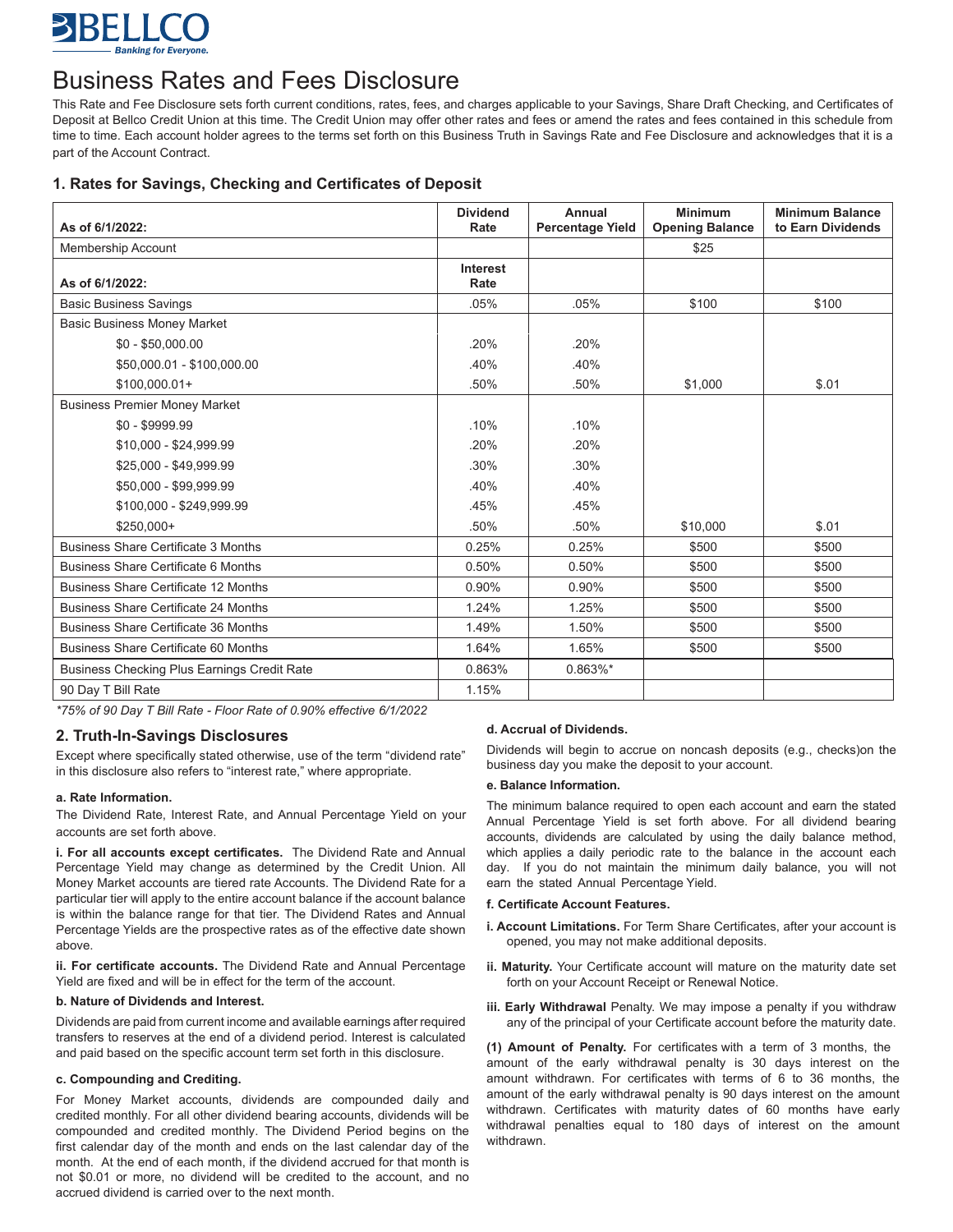- **(2) How the Penalty Works.** The penalty is calculated as a forfeiture of part of the interest that has been, or would be, earned at the nominal interest rate on the account. It applies whether or not the interest has been earned. In other words, if the account has not yet earned enough interest, or if the interest has already been paid, the penalty will be deducted from the principal.
- **(3) Exceptions to Early Withdrawal Penalties.** At our option, we may pay the account before maturity without imposing an early withdrawal penalty under the following circumstances: when an account owner dies or is determined legally incompetent by a court or other body **of competent jurisdiction.**
- **iv. Withdrawal of dividends prior to maturity.** The Annual Percentage Yield is based on an assumption that dividends will remain on deposit until maturity. A withdrawal of dividends will educe earnings.
- **v. Renewal Policy.** Certificate accounts are automatically renewable accounts. Automatically renewable accounts will renew for another term upon maturity. You have a grace period of ten days after maturity in which to withdraw funds in the account without being charged an early withdrawal penalty.

**(3) Exceptions to Early Withdrawal Penalties.** At our option, we may pay the account before maturity without imposing an early withdrawal penalty under the following circumstances: when an account owner dies or is determined legally incompetent by a court or other body of competent jurisdiction.

**iv. Renewal Policy.** Certificate accounts are automatically renewable accounts. Automatically renewable accounts will renew for another term upon maturity. You have a grace period of ten days after maturity in which to withdraw funds in the account without being charged an early withdrawal penalty.

#### **g. Nontransferable/Nonnegotiable.**

Your account is nontransferable and nonnegotiable. The funds in your account may not be pledged to secure any obligation of an owner, except obligations with the Credit Union.

| 3. Fee Schedule                                 |                       |
|-------------------------------------------------|-----------------------|
| Membership Fee                                  | \$5.00                |
| Insufficient Funds Fee (to include ACH and      | \$28.00               |
| Check transactions \$25 or more)                |                       |
| Stop Payment (single or series)                 | \$31.00               |
| Check Image/Photocopy                           | \$2.00                |
| <b>Returned Item</b>                            | \$10.00               |
| Wire Transfers - Domestic*                      | \$20.00               |
| Wire Transfers - International*                 | \$40.00               |
| <b>Money Orders</b>                             | \$5.00                |
| Official/Cashier's Check                        | \$5.00                |
| <b>Collection Items/Outgoing</b>                | \$10.00               |
| (plus third party charges)                      |                       |
| Levy/Garnishment                                | \$50.00               |
| Temporary Checks (8)                            | 4.00<br>\$            |
| <b>Printed Account Histories</b>                | \$2.00                |
| Account Inquiries (Free using self-service      | \$2.00                |
| options)                                        |                       |
| <b>Automatic Deduction Stop Payment</b>         | \$31.00               |
| Account Reconciliation Fee (Hourly)             | \$20.00               |
| Plastic Card Replacement (Per Card)             | \$6.00                |
| Re-issue Lost PIN                               | \$1.00                |
| Plastic Card Microfilm Copy of Sales Draft      | \$2.00                |
| <b>ATM Security Film Development</b>            | \$30.00               |
| Rush Order on Plastic Cards                     | \$45.00               |
| Inactive Account Fee (no activity past 6 months | \$5.00                |
| & balances less than \$500)                     |                       |
| <b>Returned Mail Fee</b>                        | 3.00<br>\$            |
| Check Card Fee (Free for One Year)              | \$1.00                |
|                                                 | per month<br>per card |
|                                                 |                       |

| Visa International Service Fee on Visa Check &<br>ATM card use                                             | $1\%$ of<br>Transaction<br>Amount |
|------------------------------------------------------------------------------------------------------------|-----------------------------------|
| Credit Card Late Payment Fee                                                                               | \$35.00                           |
| <b>Credit Card NSF Fee</b>                                                                                 | \$10.00                           |
| Free Checking - Over Limit Per Transaction<br>Costs                                                        | \$0.25<br>per item                |
| Checking Plus - Monthly Maintenance Fee                                                                    | \$8.00<br>per month               |
| Checking Plus Transaction Fee - Paper Debits                                                               | \$0.15<br>per item                |
| Checking Plus Transaction Fee - Paper Credits                                                              | \$0.25<br>per item                |
| Checking Plus Transaction Fee - ACH and<br><b>Electronic Debits</b>                                        | \$0.10<br>per item                |
| Checking Plus Transaction Fee - ACH and<br><b>Electronic Credits</b>                                       | \$0.15<br>per item                |
| Checking Plus Transaction Fee - ATM Debits                                                                 | \$0.10<br>per item                |
| Checking Plus Transaction Fee - ATM Credits                                                                | \$0.15<br>per item                |
| <b>Checking Plus Deposited Items</b>                                                                       | \$0.10<br>per item                |
| Money Market Excessive Withdrawal Fee                                                                      | \$5.00                            |
| Money Market Over Limit Deposited Item Fee                                                                 | \$0.10<br>per item                |
| Business Money Market Maintenance Fee (if<br>below \$1000 Minimum Balance requirement)                     | \$10.00<br>per month              |
| <b>Business Premier Money Market Maintenance</b><br>Fee (if below \$10,000 Minimum Balance<br>requirement) | \$12.00<br>per month              |
| Business Savings Maintenance Fee (if below<br>\$100 Minimum Balance requirement)                           | \$2.00<br>per month               |
| <b>Business Line of Credit Annual Fee</b>                                                                  | \$100.00                          |
| <b>Business Line of Credit Late Fee</b>                                                                    | \$25.00                           |